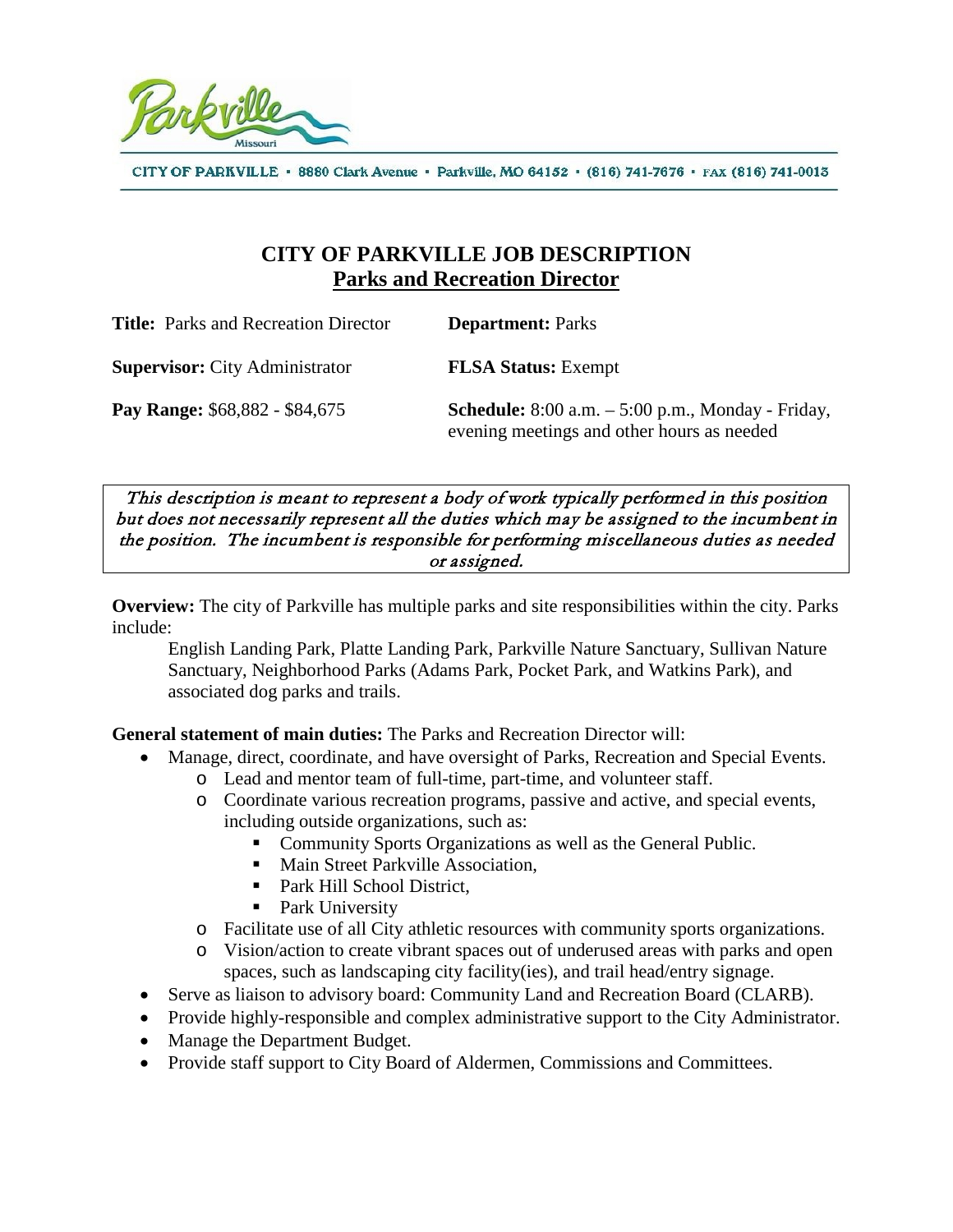### **Minimum Qualifications:**

- Knowledge of modern principles of park planning and design, and modern principles and methods for developing and implementing recreation, social, and leisure activities for children and adults.
- Familiarity with Federal, State, County, and City laws, codes, policies, regulations, and guidelines affecting recreation programs and activities, including Missouri Department of Natural Resources, Missouri Department of Conservation, Missouri Corps of Engineers, and Mid-America Regional Council.
- Know and have applied the principles of human resource management, supervision, training, and performance evaluation.
- Promote the principles of facility supervision, facilitation, and maintenance.
- Technology skillset related to Microsoft Office and familiarity with registration management software for sports leagues, recreational facilities, and volunteer-based organizations

### **Education and Experience:**

The position requires an accredited Bachelor's degree in parks and recreation, public administration or a related field and 5 years of senior executive management experience in a similar size or larger setting. Related degrees in Forestry, Biology or equivalent will be considered. Preference given, but not required, for a Certified Park and Recreation Professional and/or an accredited Master's degree. The Director must maintain a valid driver's license.

### **Essential Job Duties and Responsibilities (In addition to General Statement of Main Duties above):**

- 1. Assume full management responsibility for Parks and Recreation Department services and activities including operations and maintenance (previously under the Public Works Director)
	- a. co-lead w/Public Works Director, construction and engineering of parks and associated sites. (as needed)
- 2. Serve as a resource to other city departments for parks and recreation expertise. (weekly)
- 3. Provide cross departmental support during emergencies and special events. (as needed)
- 4. Plan, direct and coordinate Park Department goals and improvement projects (daily);
- 5. Explain, justify and preserve Parks and Recreation Department programs, policies, and activities to the City Administrator, Mayor, Board of Aldermen, and general public; negotiate and resolve sensitive and controversial issues. (monthly)
- 6. Provide staff assistance to the City Administrator; prepare and present staff reports and other necessary correspondence for the Board of Aldermen and committee meeting packets. (weekly)
- 7. Represent the Parks and Recreation Department to outside agencies/organizations such as Parkville Main Street, Platte County, Missouri Department of Conservation (MDC), Missouri Department of Natural Resources (MoDNR), and the Mid-America Regional Council (MARC). (as needed)
- 8. Assess and monitor the City's parks related infrastructure to recommend the adequate level of maintenance, both for existing infrastructure and new developments. (quarterly)
- 9. Monitor/manage condition of ornamental and turf surfaces, pest management, and wetlands management (as needed)
- 10. Promptly respond to and resolve difficult and sensitive citizen inquiries and complaints. (as needed)
- 11. Oversee department related grant, contract and project administration for Parks projects, as well as make applications to related agencies.